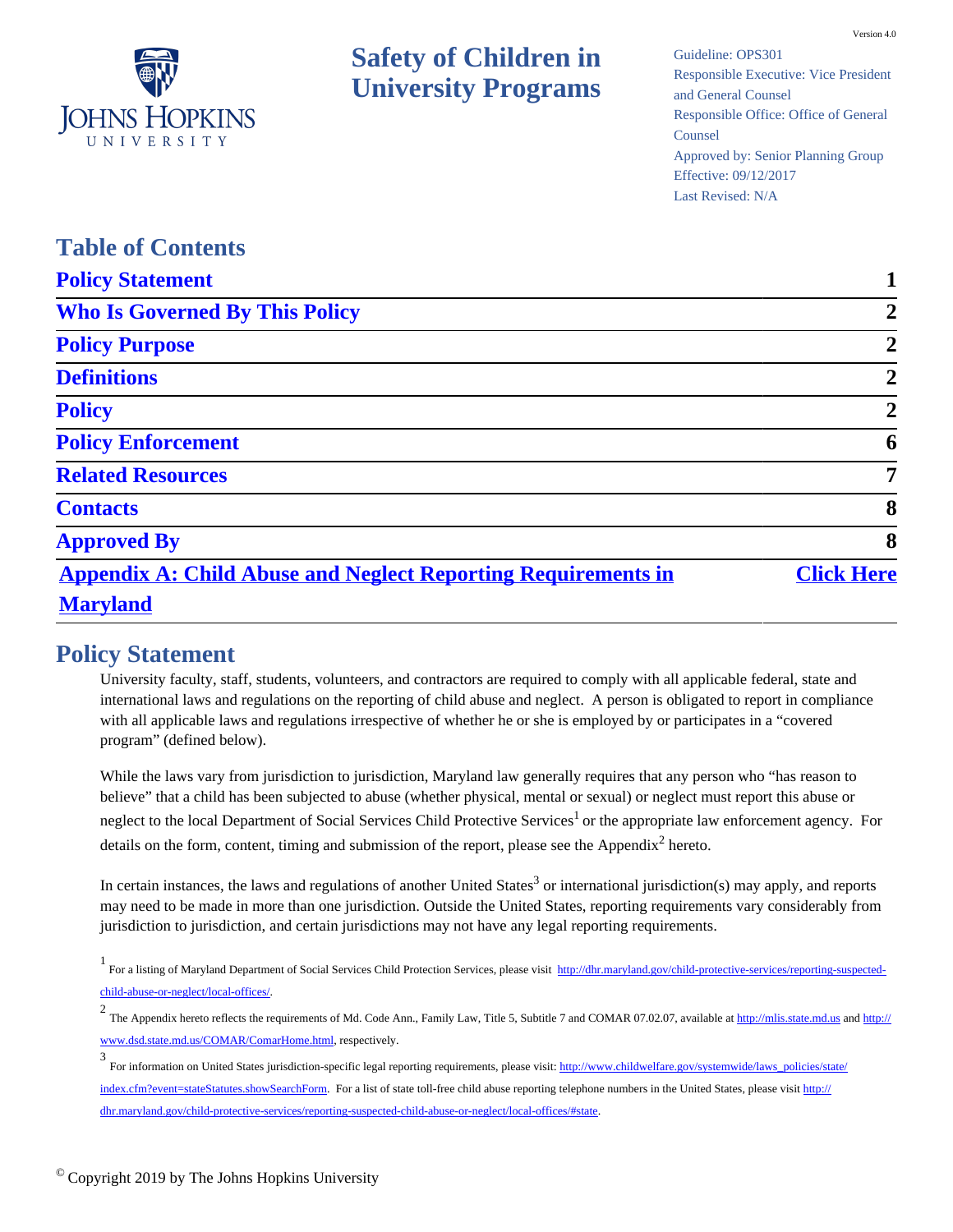Responsible Executive: Vice President and General Counsel Responsible Office: Office of General Counsel Approved by: Senior Planning Group Effective: 09/12/2017 Last Revised: N/A

## <span id="page-1-0"></span>**Who Is Governed By This Policy**

All units of the university, including University faculty, staff, students, volunteers, or contractors.

### <span id="page-1-1"></span>**Policy Purpose**

The University is committed to providing a secure environment for children in University programs. This Policy reaffirms that commitment and addresses the obligation to report known or suspected abuse or neglect of a child (as defined below) under applicable law. This Policy also sets forth screening, training and conduct requirements for "covered programs," which are defined below.

### <span id="page-1-2"></span>**Definitions**

**Child** Any person under the age of 18 years

# <span id="page-1-3"></span>**Policy**

I. Reporting of Known or Suspected Child Abuse or Neglect

University faculty, staff, students and volunteers (and contractors covered by Section II below) are required to comply with all applicable federal, state and international laws and regulations on the reporting of child abuse and neglect.

A person is obligated to report in compliance with all applicable laws and regulations irrespective of whether he or she is employed by or participates in a "covered program" (defined below).

While the laws vary from jurisdiction to jurisdiction, Maryland law generally requires that any person who "has reason to believe" that a child has been subjected to abuse (whether physical, mental or sexual) or neglect must report this abuse or neglect to the local Department of Social Services Child Protective Services<sup>4</sup> or the appropriate law enforcement agency. For details on the form, content, timing and submission of the report, please see the Appendix<sup>5</sup> hereto.

In certain instances, the laws and regulations of another United States<sup>6</sup> or international jurisdiction(s) may apply, and reports may need to be made in more than one jurisdiction. Outside the United States, reporting requirements vary considerably from jurisdiction to jurisdiction, and certain jurisdictions may not have any legal reporting requirements.

In addition to making a report to the appropriate governmental agency, the person making the report must also promptly notify the University Office of the General Counsel ("OGC"). The requirement to notify the OGC does not extend to clinical faculty and staff who are obligated to report under established clinical procedures. JHU staff and faculty must also provide a copy of the report to the OGC. The obligation to provide a copy of the report to the OGC shall not apply to licensed counselors, social workers and similarly situated employees who are bound by law to protect patient confidentiality; these staff shall however file both oral and written

<sup>©</sup> Copyright 2019 by The Johns Hopkins University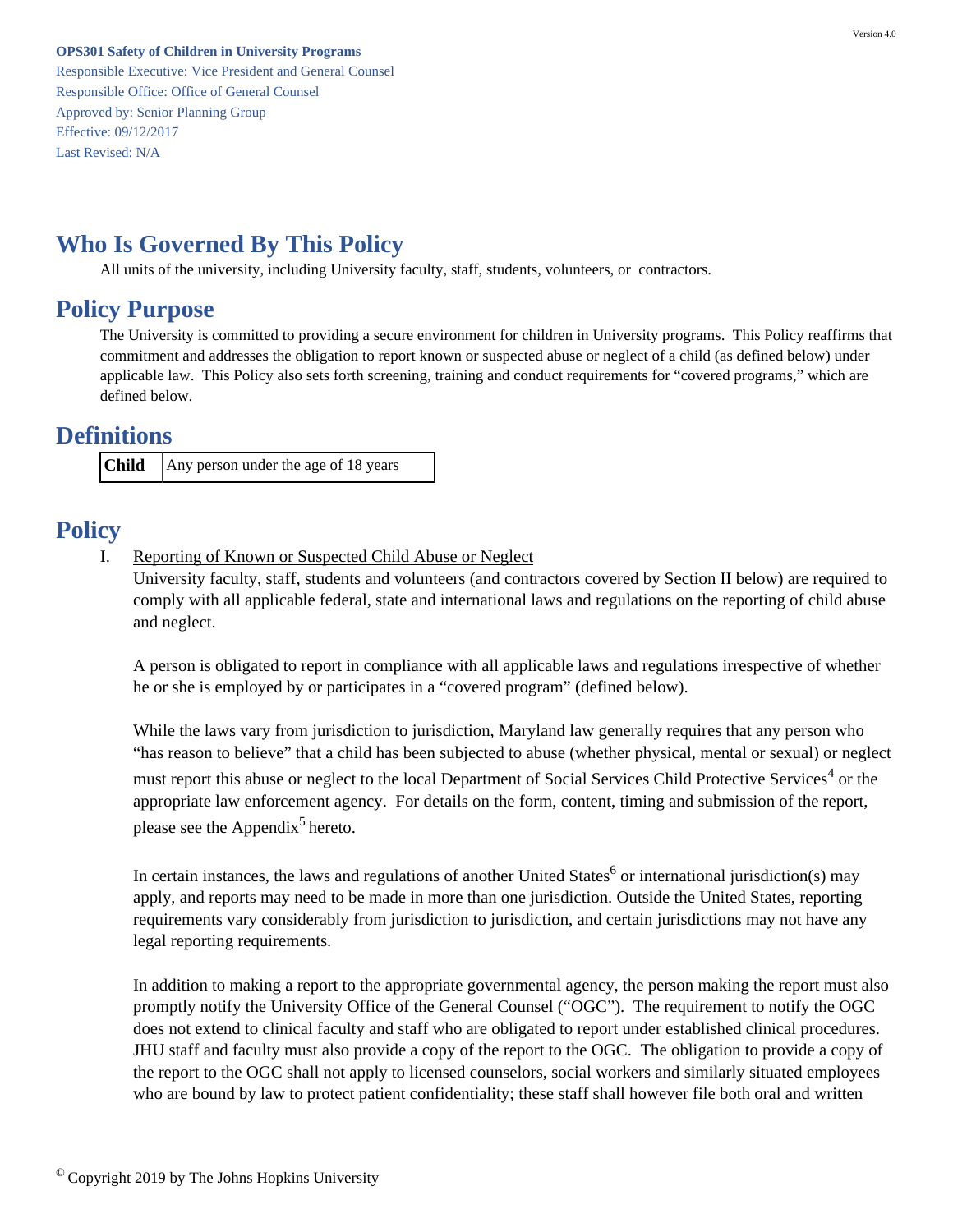Responsible Executive: Vice President and General Counsel Responsible Office: Office of General Counsel Approved by: Senior Planning Group Effective: 09/12/2017 Last Revised: N/A

> reports with the appropriate governmental agency as directed above, and notify the OGC that such reports have been filed.

On receiving a report of child abuse or neglect, the University will take immediate steps to assure the safety of children and comply with all applicable legal reporting requirements. When the reasonable possibility of discovery of child abuse or neglect is known or anticipated ahead of time (for example, in the context of research involving children), the general approach to reporting should be proactively developed by the respective school, division, program or unit as the case may be

The University also maintains a hotline<sup>7</sup> for persons to notify (anonymously, if they prefer) the University about compliance concerns, including suspected abuse or neglect of a child (including sexual abuse or misconduct), and to direct questions regarding reporting obligations.

The University prohibits retaliation against any person who in good faith makes or participates in making a report of child abuse or neglect under this Policy. The University also prohibits the intentional filing of false reports of child abuse or neglect.

The confidentiality of a report of suspected child abuse or neglect, including the identity of the person making the report, the person suspected of abuse or neglect, and the child who may have been abused or neglected, will be protected consistent with the University's obligations under and the requirements of applicable laws and regulations.

- II. Requirements for University Programs and Programs Conducted on University Premises In addition to the reporting obligations set forth above, this Policy sets forth screening, training and conduct requirements for University affiliated programs and programs conducted on University premises or with University resources, regardless of University affiliation.
	- A. Covered Programs

"Covered programs" are University programs, activities, workshops, laboratories, internships, research, and events, whether for academic, athletic, recreational or other purposes, whether on or off University premises, and whether domestic or international, that serve or involve children. Such programs also include those in leased facilities, and also include time during travel when that travel is done as an active part and under the auspices of a covered program.

Covered programs include, but are not limited to, the summer jobs program, summer and other internship programs, day and overnight camps of any nature for children, including camps conducted by University athletic coaches, K-12 schools and early childhood centers operated by the University, and instructional activities involving children. Camps and programs conducted or operated by University athletic coaches and other employees in their personal capacities are covered programs where the coach's or employee's University affiliation is identified and/or where such programs use University premises, facilities or resources.

 $\mathcal O$  Copyright 2019 by The Johns Hopkins University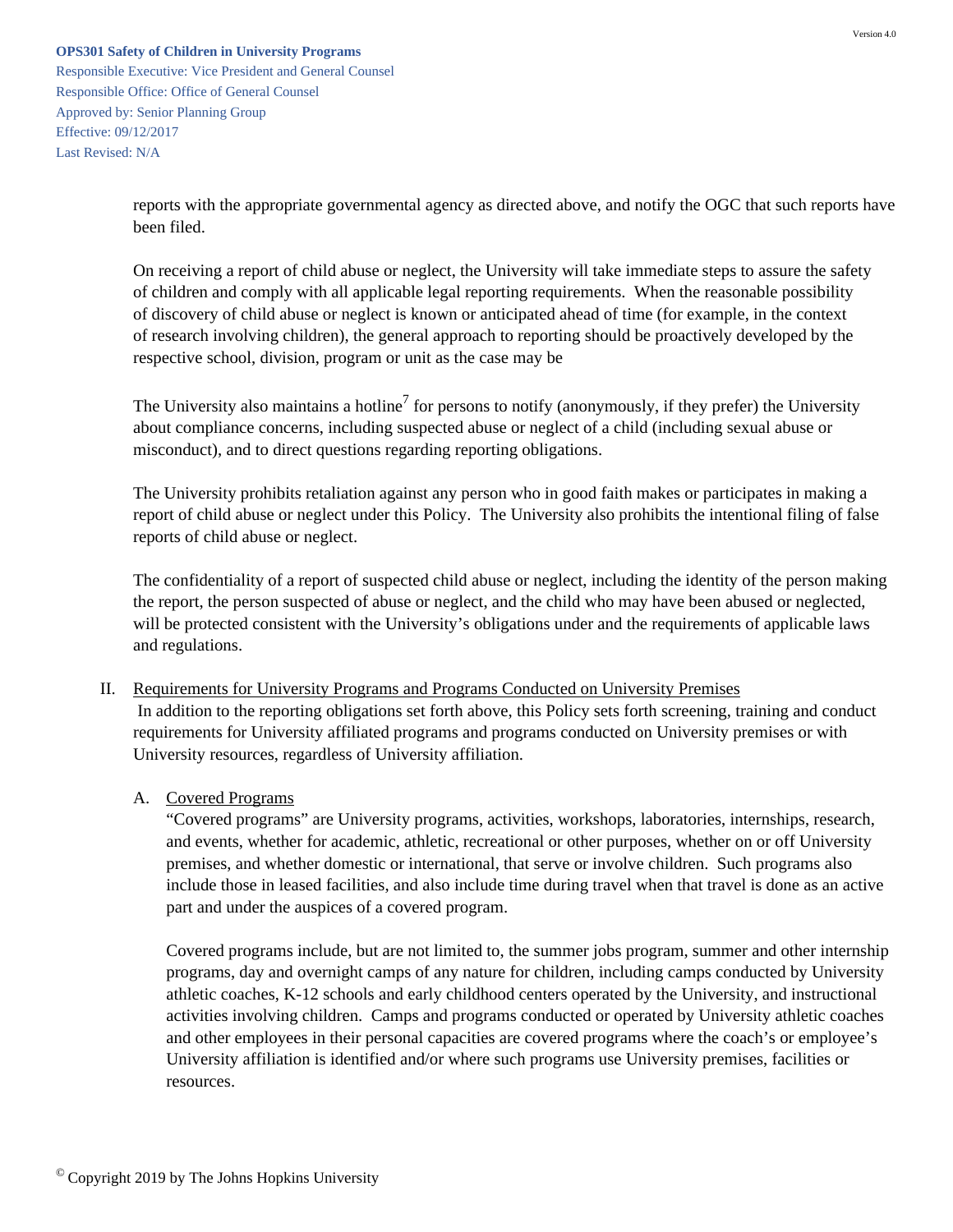Responsible Executive: Vice President and General Counsel Responsible Office: Office of General Counsel Approved by: Senior Planning Group Effective: 09/12/2017 Last Revised: N/A

> Programs or services that serve or involve children that are conducted or provided by an outside entity or contractor on University premises or that are conducted or provided on behalf of or for the University or a covered program are also covered programs. Such entities/contractors must be required by contract to comply with this Policy, and to demonstrate that the appropriate screening and training in accordance with Sections II.B and II.C of this Policy have been conducted prior to commencing services.

> Covered programs do not include any University undergraduate or graduate academic programs in which students enrolled at the University or another institution of higher education are the only minors participating in the programs. Covered programs also do not include any University non-academic creditbearing programs targeted at adult learners. The foregoing exclusions are intended to apply in those occasional cases of the presence of a minor in an academic setting whose primary intent is not for minors per se. Covered programs further do not include University events such as fairs, festivals, or other events that are open to people of all age groups, but at or in which children may be present or participate, or University events at which children will be accompanied at all times by their parent or legal guardian.

#### B. Screening Requirements

All persons (including but not limited to faculty, staff, and students) that serve a covered program, either as employees of that program or volunteers must receive a criminal background check and subsequently be cleared to work or participate in the covered program as described in this Section. Persons who serve covered programs generally include persons who care for, supervise, work with, or otherwise have access to or contact with children through these programs.

All criminal background checks will be administered under the purview of Human Resources. The criminal background check will be conducted using non-biometric data such as the person's name and current and past addresses, except for when fingerprinting is required under Maryland law<sup>8</sup> or other applicable laws as determined on a program-by-program basis. In Maryland, programs for which fingerprinting is required include but are not limited to: a day or residential camp primarily serving minors, a child care center, or a public, nonpublic or private school, as such terms are defined under applicable statutory and regulatory provisions.<sup>9</sup>

Criminal background checks must have been conducted within the five years prior to the first date of service in a covered program, otherwise a new check must be conducted. Subsequently, criminal background checks must be repeated every five years.

This Policy acknowledges that there may be additional or different state and international legal requirements in screening and reporting obligations. In instances where a criminal background check is not available (which may be the case in certain international jurisdictions), a background screening will nonetheless be conducted that will assess all available pertinent information to ensure the fitness of the employee to work or volunteer for a covered program.

The director or head of a covered program may, in addition to the initial (and interval) screening specified above, require additional screening or screening at shorter intervals based on the nature of the program, requirements under applicable law, contractual obligations, or other relevant factors. It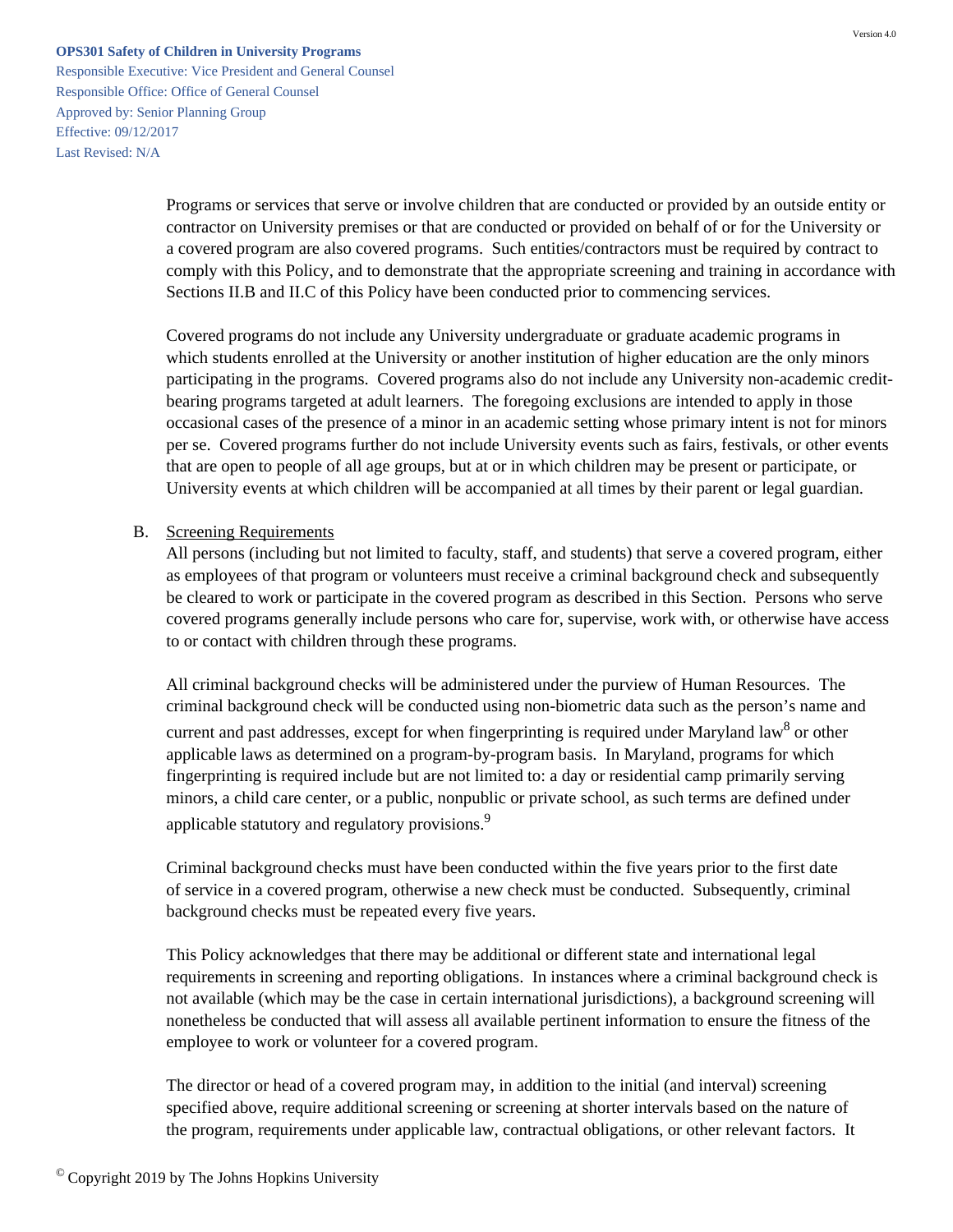Responsible Executive: Vice President and General Counsel Responsible Office: Office of General Counsel Approved by: Senior Planning Group Effective: 09/12/2017 Last Revised: N/A

> is the responsibility of the director or head of a covered program to assure that all required employees, volunteers, contractors, and other persons have been screened as required and have subsequently been cleared to work or participate in the covered program.

Should the initial or subsequent screening indicate a criminal record, the director or head of the covered program, after consulting Human Resources and/or the OGC, will determine whether to hire or retain the person or whether he or she may participate in a covered program. All screening will be conducted, and all information and results will be used, in accordance with applicable laws and regulations, and applicable University, divisional and unit policies and procedures.

#### C. Training Requirements

Covered programs will require all employees and other persons participating in or serving such programs to participate in mandatory training on the appropriate conduct around children, protecting children from abuse and neglect, and reporting of known or suspected child abuse and neglect.

- 1. JHU and JHH employees and students can log into the training with their JHEDs through this [link,](https://lms14.learnshare.com/catalog/display.resource.aspx?resourceid=572657) or via myLearning through [my.jh.edu](http://my.jh.edu/) (navigate to education, then to myLearning, and then search for the course titled "Training on the Safety of Children in University Programs"). The training is hosted by myLearning and requires that pop-up blockers are disabled.
- 2. Non-JHU or Non-JHH affiliates can access the training through this [training login.](https://slate.workplaceanswers.com/jhu/) Once there, please complete the required information and select the appropriate Location/Division.
- 3. For technical assistance and/or log-in assistance, please submit a request to [support@workplaceanswers.com.](mailto:support@workplaceanswers.com)
- 4. For substantive training questions, please email  $oie@$  jhu.edu or contact the Office of General Counsel.

### III. Conduct Requirements

Persons serving, participating in or involved with a covered program may not in connection with the program:

- Engage in abusive conduct of any kind toward, or in the presence of, a child;
- Administer corporal punishment to, or touch in an inappropriate or illegal manner, any child;
- Engage in the use of tobacco, alcohol or illegal drugs in the presence or vicinity of children; and
- Have in their possession or produce, access or give children access to, or make available to children, any inappropriate sexually explicit images, material or media.

The University recognizes that except as may be authorized by a divisional head based on legitimate pedagogical reasons, it is best practice for persons in a covered program to refrain from being alone with a child at any time in connection with the program. The director or head of a covered program for which such one-on-one time is so authorized must structure the program so as to permit observation at all times.

 Under no circumstances will persons be alone with a child in settings where they and the child are not directly observable at all times.

Additional rules of conduct may be adopted at the divisional or program level based on the nature of the program, requirements under applicable law and regulations, contractual obligations, and other relevant factors.

<sup>©</sup> Copyright 2019 by The Johns Hopkins University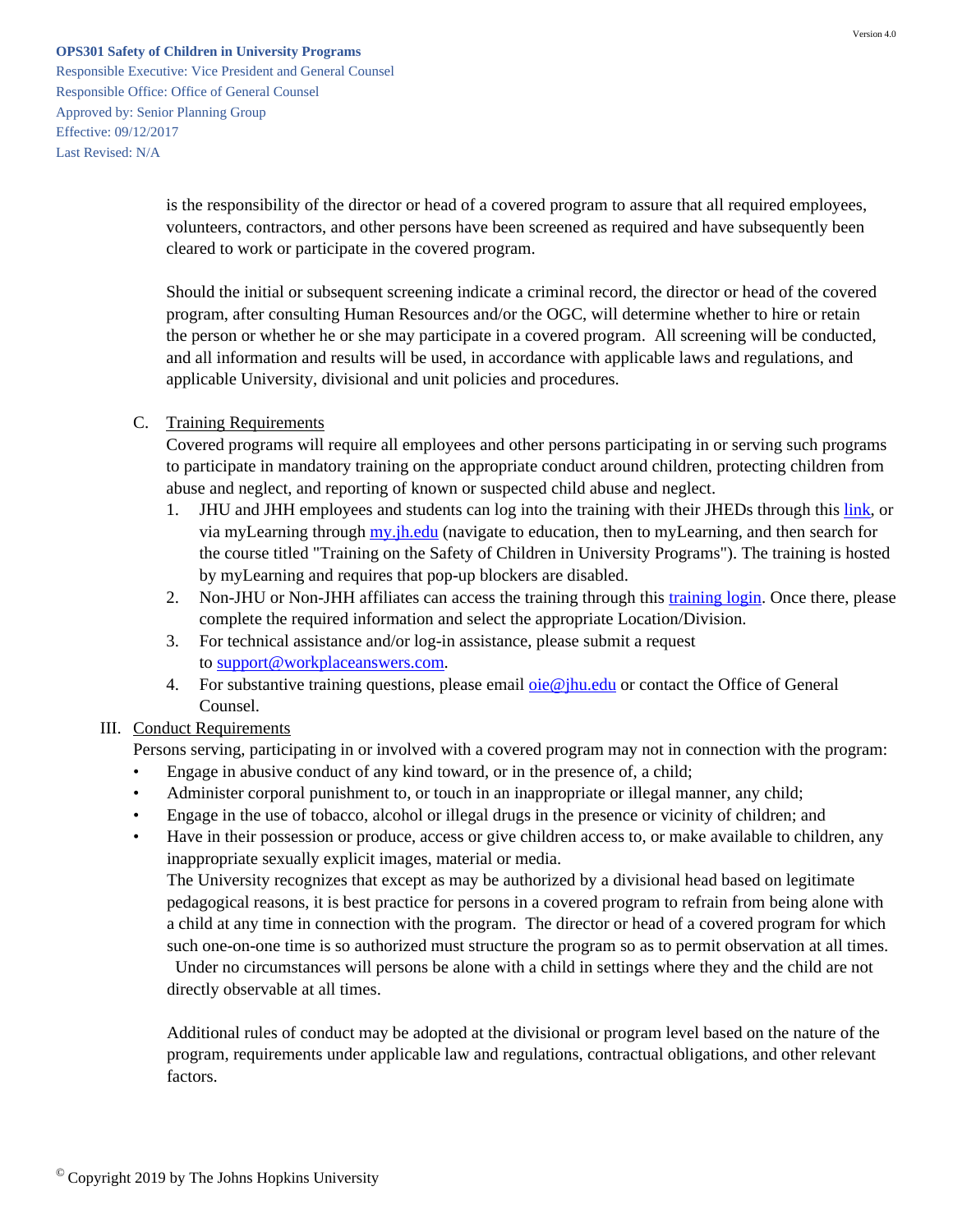Responsible Executive: Vice President and General Counsel Responsible Office: Office of General Counsel Approved by: Senior Planning Group Effective: 09/12/2017 Last Revised: N/A

> Any person who suspects or becomes aware of a violation of these or other applicable conduct requirements must immediately report it to the OGC. Notifying the University does not satisfy legal reporting obligations, which generally require that a report of child abuse or neglect be made to the local law enforcement or child protective agency (see Section I above).

Any University administrator or faculty or staff member who violates these conduct requirements or the other requirements described in this Policy may be subject to discipline for professional misconduct, up to and including termination of employment with or appointment to the University.

#### IV. Responsibility for Compliance with this Policy/Questions About Policy

This Policy vests responsibility for compliance with its requirements, including without limitation as pertaining to the reporting of suspected child abuse or neglect, and adhering to the additional requirements for covered programs with respect to screening, training, and conduct rules with the director or head of the program. These persons are further responsible for understanding and complying with differing federal, state and/or international requirements related to reporting and screening, and implementing protocols to comply with such requirements. If there are questions regarding this Policy, including without limitation questions regarding reporting obligations or the circumstances under which a report is required, screening requirements, or whether a given activity is or is not a covered program, please contact the OGC.

4 For a listing of Maryland Department of Social Services Child Protection Services, please visit [http://dhr.maryland.gov/child-protective-services/reporting-suspected](http://dhr.maryland.gov/child-protective-services/reporting-suspected-child-abuse-or-neglect/local-offices/)[child-abuse-or-neglect/local-offices/](http://dhr.maryland.gov/child-protective-services/reporting-suspected-child-abuse-or-neglect/local-offices/).

The Appendix hereto reflects the requirements of Md. Code Ann., Family Law, Title 5, Subtitle 7 and COMAR 07.02.07, available at [http://mlis.state.md.us](http://mlis.state.md.us/) and <http://www.dsd.state.md.us/COMAR/ComarHome.html>, respectively.

6

5

For information on United States jurisdiction-specific legal reporting requirements, please visit: [http://www.childwelfare.gov/systemwide/laws\\_policies/state/index.cfm?event=stateStatutes.showSearchForm.](http://www.childwelfare.gov/systemwide/laws_policies/state/index.cfm?event=stateStatutes.showSearchForm) For a list of state toll-free child abuse reporting telephone numbers in the United States, please visit<http://dhr.maryland.gov/child-protective-services/reporting-suspected-child-abuse-or-neglect/local-offices/#state>

7 <https://johnshopkinsspeak2us.tnwreports.com/>or 1-844-SPEAK2US (1-844-773-2528).

8 Md. Code Ann., Family Law, Title 5, Subtitle 5 and related regulations.

9 A "day or residential camp" is defined in Title 10, Subtitle 16 of the Code of Maryland Regulations; a "public school" as defined in Title 1 of the Education Article; a "private or nonpublic school" required to report annually to the State Board of Education is defined under Title 2 of the Education Article and a "child care center" is defined under Title 9.5, Subtitle 4 of the Education Article. See Md. Code Ann., Fam. Law § 5-551.

## <span id="page-5-0"></span>**Policy Enforcement**

| <b>Violations</b> | Failure of any University faculty, staff, students, volunteers, or contractors to comply with all<br>applicable federal, state and international laws and regulations on the reporting of child abuse and<br>neglect, or otherwise failing to adhere to the reporting requirements outlined in this Policy is an<br>explicit violation of this Policy. |
|-------------------|--------------------------------------------------------------------------------------------------------------------------------------------------------------------------------------------------------------------------------------------------------------------------------------------------------------------------------------------------------|
|                   | Failure of any University faculty, staff, students, volunteers, or contractors to comply with all<br>screening, training and conduct requirements for "covered programs" set forth under this Policy or<br>otherwise failing to follow the requirements outlined in this Policy is an explicit violation of this<br>policy.                            |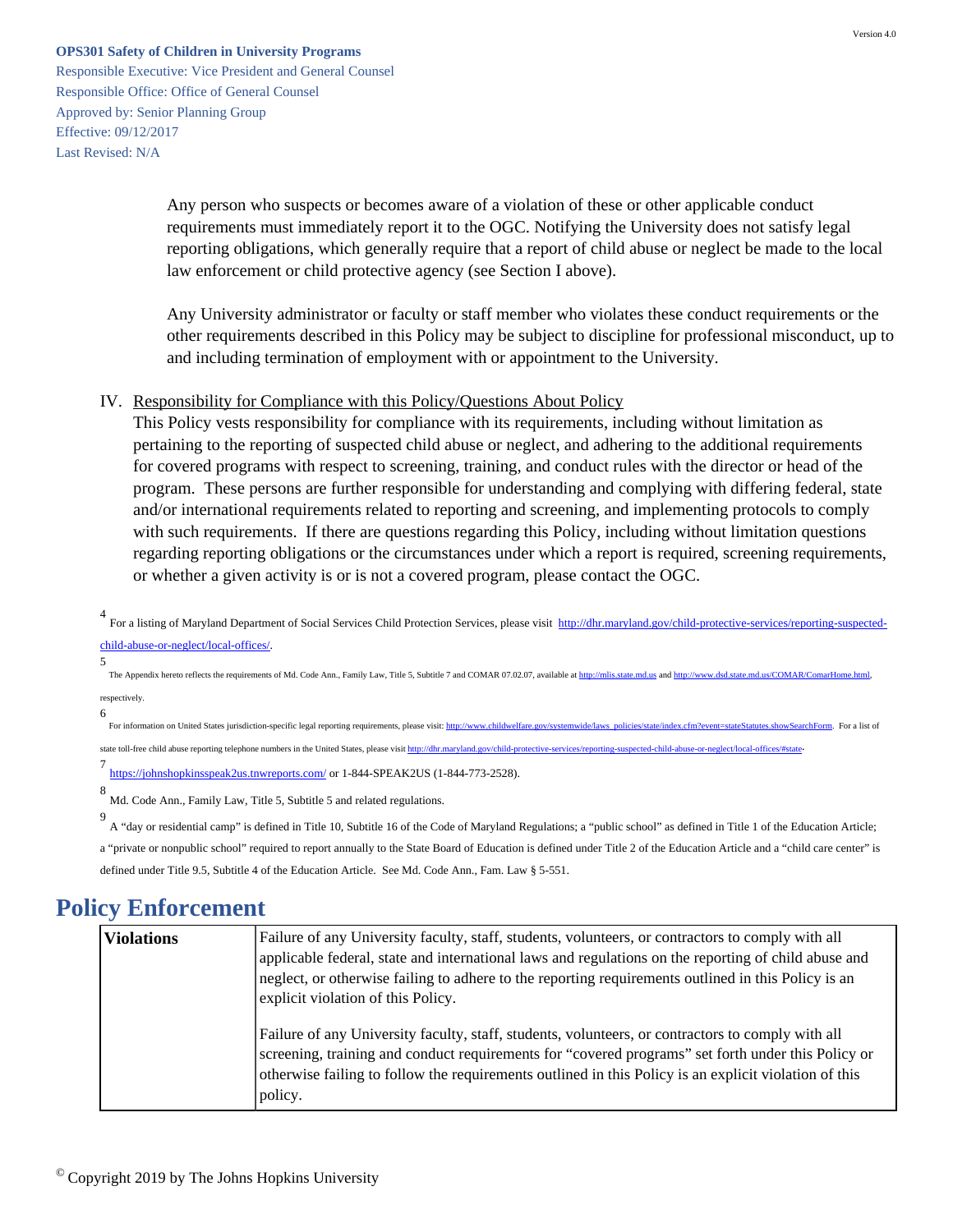Responsible Executive: Vice President and General Counsel Responsible Office: Office of General Counsel Approved by: Senior Planning Group Effective: 09/12/2017 Last Revised: N/A

| <b>Enforcement</b>                    | The University will investigate suspected violations, and may recommend disciplinary action in<br>accordance with University codes of conduct, policies, or applicable laws. Sanctions may include<br>one or more of the following:                                                                            |  |  |
|---------------------------------------|----------------------------------------------------------------------------------------------------------------------------------------------------------------------------------------------------------------------------------------------------------------------------------------------------------------|--|--|
|                                       | Suspension, termination of access, loss of funding, and/or and other disciplinary action<br>up to and including termination of employment;<br>student discipline in accordance with applicable University policy;<br>civil or criminal penalties;                                                              |  |  |
| <b>Reporting</b><br><b>Violations</b> | For details on <i>Reporting of Known or Suspected Child Abuse or Neglect</i> , see <i>Section I</i> of this policy.<br>All other violations regarding adherence to screening, training, and conduct requirements<br>under this Policy may be reported to The Office of the Vice President and General Counsel. |  |  |

# <span id="page-6-0"></span>**Related Resources**

| <b>External Resources</b>                                                                                          |
|--------------------------------------------------------------------------------------------------------------------|
| Local Departments of Social Services Child Protective Services:                                                    |
| http://dhr.maryland.gov/child-protective-services/reporting-suspected-child-abuse-or-neglect/                      |
| Washington, D.C. Child and Family Services Agency:                                                                 |
| https://cfsa.dc.gov/service/report-child-abuse-and-neglect                                                         |
|                                                                                                                    |
| Md. Code Ann., Family Law, Title 5, Subtitle 7:                                                                    |
| http://mlis.state.md.us/; click on "Maryland Statutes" and then on "Maryland Code Online"                          |
| Code of the District of Columbia, Chapter 13. Child Abuse and Neglect:                                             |
| https://beta.code.dccouncil.us/dc/council/code/titles/4/chapters/13/                                               |
|                                                                                                                    |
| COMAR 07.02.07:                                                                                                    |
| http://www.dsd.state.md.us/COMAR/ComarHome.html                                                                    |
| Code of the District of Columbia:                                                                                  |
| https://beta.code.dccouncil.us/dc/council/code/                                                                    |
|                                                                                                                    |
| Maryland Department of Human Resources Child Protective Services Mandated Reporters:                               |
| http://dhr.maryland.gov/child-protective-services/reporting-suspected-child-abuse-or-neglect/mandated-reporters/   |
| Washington D.C. Child and Family Services Agency Mandated Reporter Resources and Training:                         |
| https://dc.mandatedreporter.org/pages/Welcome.action                                                               |
|                                                                                                                    |
| United States jurisdiction specific reporting requirements:                                                        |
| http://www.childwelfare.gov/systemwide/laws_policies/state/index.cfm?event=stateStatutes.showSearchForm.           |
| For a list of state toll-free child abuse reporting telephone numbers in the United States:                        |
| http://dhr.maryland.gov/child-protective-services/reporting-suspected-child-abuse-or-neglect/local-offices/#state. |
| <b>University Forms and Systems</b>                                                                                |

 $^\copyright$  Copyright 2019 by The Johns Hopkins University